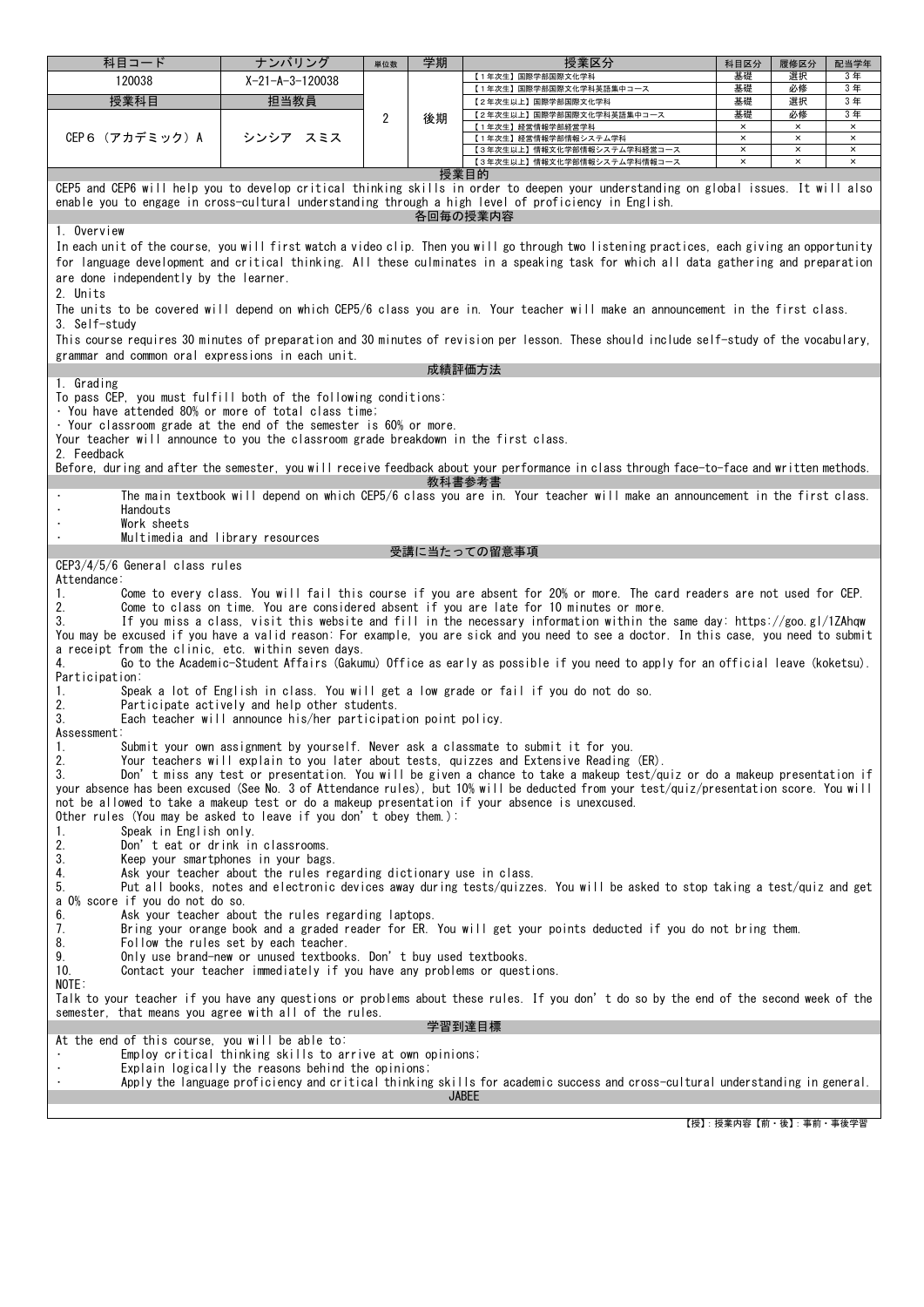| 科目コード                                                                                                                                                                                                                                                                                                                                                                                                                                                                                                                                                                                                                                                                                                                                                                                                                                                                                                                                                                                                                                                                                  | ナンバリング            | 単位数 | 学期 | 授業区分                                                                                                                                       | 科目区分                 | 履修区分                 | 配当学年                 |  |  |
|----------------------------------------------------------------------------------------------------------------------------------------------------------------------------------------------------------------------------------------------------------------------------------------------------------------------------------------------------------------------------------------------------------------------------------------------------------------------------------------------------------------------------------------------------------------------------------------------------------------------------------------------------------------------------------------------------------------------------------------------------------------------------------------------------------------------------------------------------------------------------------------------------------------------------------------------------------------------------------------------------------------------------------------------------------------------------------------|-------------------|-----|----|--------------------------------------------------------------------------------------------------------------------------------------------|----------------------|----------------------|----------------------|--|--|
| 120038                                                                                                                                                                                                                                                                                                                                                                                                                                                                                                                                                                                                                                                                                                                                                                                                                                                                                                                                                                                                                                                                                 | $X-21-A-3-120038$ |     |    | 【1年次生】国際学部国際文化学科                                                                                                                           | 基礎                   | 選択                   | 3年<br>3年             |  |  |
| 授業科目                                                                                                                                                                                                                                                                                                                                                                                                                                                                                                                                                                                                                                                                                                                                                                                                                                                                                                                                                                                                                                                                                   | 担当教員              |     |    | 【1年次生】国際学部国際文化学科英語集中コース<br>【2年次生以上】国際学部国際文化学科                                                                                              | 基礎<br>基礎             | 必修<br>選択             | 3年                   |  |  |
|                                                                                                                                                                                                                                                                                                                                                                                                                                                                                                                                                                                                                                                                                                                                                                                                                                                                                                                                                                                                                                                                                        |                   | 2   | 後期 | 【2年次生以上】国際学部国際文化学科英語集中コース                                                                                                                  | 基礎                   | 必修                   | 3年                   |  |  |
| CEP6(アカデミック)B                                                                                                                                                                                                                                                                                                                                                                                                                                                                                                                                                                                                                                                                                                                                                                                                                                                                                                                                                                                                                                                                          | 小林 伊織             |     |    | 【1年次生】経営情報学部経営学科<br>【1年次生】経営情報学部情報システム学科                                                                                                   | $\times$<br>$\times$ | $\times$<br>$\times$ | $\times$<br>$\times$ |  |  |
|                                                                                                                                                                                                                                                                                                                                                                                                                                                                                                                                                                                                                                                                                                                                                                                                                                                                                                                                                                                                                                                                                        |                   |     |    | 【3年次生以上】情報文化学部情報システム学科経営コース                                                                                                                | $\times$             | $\times$             | $\times$             |  |  |
|                                                                                                                                                                                                                                                                                                                                                                                                                                                                                                                                                                                                                                                                                                                                                                                                                                                                                                                                                                                                                                                                                        |                   |     |    | 【3年次生以上】情報文化学部情報システム学科情報コース                                                                                                                | $\pmb{\times}$       | $\times$             | $\times$             |  |  |
| 授業目的<br>CEP5 and CEP6 will help you to develop critical thinking skills in order to deepen your understanding on global issues. It will also<br>enable you to engage in cross-cultural understanding through a high level of proficiency in English.                                                                                                                                                                                                                                                                                                                                                                                                                                                                                                                                                                                                                                                                                                                                                                                                                                   |                   |     |    |                                                                                                                                            |                      |                      |                      |  |  |
| 各回毎の授業内容                                                                                                                                                                                                                                                                                                                                                                                                                                                                                                                                                                                                                                                                                                                                                                                                                                                                                                                                                                                                                                                                               |                   |     |    |                                                                                                                                            |                      |                      |                      |  |  |
| 1. Overview                                                                                                                                                                                                                                                                                                                                                                                                                                                                                                                                                                                                                                                                                                                                                                                                                                                                                                                                                                                                                                                                            |                   |     |    |                                                                                                                                            |                      |                      |                      |  |  |
| In each unit of the course, you will first watch a video clip. Then you will go through two listening practices, each giving an opportunity<br>for language development and critical thinking. All these culminates in a speaking task for which all data gathering and preparation<br>are done independently by the learner.<br>2. Units                                                                                                                                                                                                                                                                                                                                                                                                                                                                                                                                                                                                                                                                                                                                              |                   |     |    |                                                                                                                                            |                      |                      |                      |  |  |
| The units to be covered will depend on which CEP5/6 class you are in. Your teacher will make an announcement in the first class.<br>3. Self-studv                                                                                                                                                                                                                                                                                                                                                                                                                                                                                                                                                                                                                                                                                                                                                                                                                                                                                                                                      |                   |     |    |                                                                                                                                            |                      |                      |                      |  |  |
| This course requires 30 minutes of preparation and 30 minutes of revision per lesson. These should include self-study of the vocabulary,<br>grammar and common oral expressions in each unit.<br>成績評価方法                                                                                                                                                                                                                                                                                                                                                                                                                                                                                                                                                                                                                                                                                                                                                                                                                                                                                |                   |     |    |                                                                                                                                            |                      |                      |                      |  |  |
| 1. Grading                                                                                                                                                                                                                                                                                                                                                                                                                                                                                                                                                                                                                                                                                                                                                                                                                                                                                                                                                                                                                                                                             |                   |     |    |                                                                                                                                            |                      |                      |                      |  |  |
| To pass CEP, you must fulfill both of the following conditions:<br>· You have attended 80% or more of total class time;<br>. Your classroom grade at the end of the semester is 60% or more.<br>Your teacher will announce to you the classroom grade breakdown in the first class.<br>2. Feedback                                                                                                                                                                                                                                                                                                                                                                                                                                                                                                                                                                                                                                                                                                                                                                                     |                   |     |    |                                                                                                                                            |                      |                      |                      |  |  |
|                                                                                                                                                                                                                                                                                                                                                                                                                                                                                                                                                                                                                                                                                                                                                                                                                                                                                                                                                                                                                                                                                        |                   |     |    | Before, during and after the semester, you will receive feedback about your performance in class through face-to-face and written methods. |                      |                      |                      |  |  |
| 教科書参考書<br>The main textbook will depend on which CEP5/6 class you are in. Your teacher will make an announcement in the first class.<br>Handouts                                                                                                                                                                                                                                                                                                                                                                                                                                                                                                                                                                                                                                                                                                                                                                                                                                                                                                                                       |                   |     |    |                                                                                                                                            |                      |                      |                      |  |  |
| Work sheets                                                                                                                                                                                                                                                                                                                                                                                                                                                                                                                                                                                                                                                                                                                                                                                                                                                                                                                                                                                                                                                                            |                   |     |    |                                                                                                                                            |                      |                      |                      |  |  |
| Multimedia and library resources                                                                                                                                                                                                                                                                                                                                                                                                                                                                                                                                                                                                                                                                                                                                                                                                                                                                                                                                                                                                                                                       |                   |     |    | 受講に当たっての留意事項                                                                                                                               |                      |                      |                      |  |  |
| CEP3/4/5/6 General class rules                                                                                                                                                                                                                                                                                                                                                                                                                                                                                                                                                                                                                                                                                                                                                                                                                                                                                                                                                                                                                                                         |                   |     |    |                                                                                                                                            |                      |                      |                      |  |  |
| Attendance:<br>Come to every class. You will fail this course if you are absent for 20% or more. The card readers are not used for CEP.<br>1.<br>2.<br>Come to class on time. You are considered absent if you are late for 10 minutes or more.<br>3.<br>If you miss a class, visit this website and fill in the necessary information within the same day: https://goo.gl/1ZAhqw<br>You may be excused if you have a valid reason: For example, you are sick and you need to see a doctor. In this case, you need to submit<br>a receipt from the clinic, etc. within seven days.<br>Go to the Academic-Student Affairs (Gakumu) Office as early as possible if you need to apply for an official leave (koketsu).<br>4.<br>Participation:<br>Speak a lot of English in class. You will get a low grade or fail if you do not do so.<br>1.<br>2.<br>Participate actively and help other students.<br>3.<br>Each teacher will announce his/her participation point policy.<br>Assessment:<br>Submit your own assignment by yourself. Never ask a classmate to submit it for you.<br>1. |                   |     |    |                                                                                                                                            |                      |                      |                      |  |  |
| 2.<br>Your teachers will explain to you later about tests, quizzes and Extensive Reading (ER).<br>3.<br>Don't miss any test or presentation. You will be given a chance to take a makeup test/quiz or do a makeup presentation if<br>your absence has been excused (See No. 3 of Attendance rules), but 10% will be deducted from your test/quiz/presentation score. You will<br>not be allowed to take a makeup test or do a makeup presentation if your absence is unexcused.<br>Other rules (You may be asked to leave if you don't obey them.):<br>1.<br>Speak in English only.<br>2.<br>Don't eat or drink in classrooms.                                                                                                                                                                                                                                                                                                                                                                                                                                                         |                   |     |    |                                                                                                                                            |                      |                      |                      |  |  |
| 3.<br>Keep your smartphones in your bags.<br>Ask your teacher about the rules regarding dictionary use in class.<br>4.<br>5.<br>Put all books, notes and electronic devices away during tests/quizzes. You will be asked to stop taking a test/quiz and get<br>a 0% score if you do not do so.<br>6.                                                                                                                                                                                                                                                                                                                                                                                                                                                                                                                                                                                                                                                                                                                                                                                   |                   |     |    |                                                                                                                                            |                      |                      |                      |  |  |
| Ask your teacher about the rules regarding laptops.<br>7.<br>Bring your orange book and a graded reader for ER. You will get your points deducted if you do not bring them.<br>8.<br>Follow the rules set by each teacher.<br>9.<br>Only use brand-new or unused textbooks. Don't buy used textbooks.<br>Contact your teacher immediately if you have any problems or questions.<br>10.                                                                                                                                                                                                                                                                                                                                                                                                                                                                                                                                                                                                                                                                                                |                   |     |    |                                                                                                                                            |                      |                      |                      |  |  |
| NOTE:<br>Talk to your teacher if you have any questions or problems about these rules. If you don't do so by the end of the second week of the<br>semester, that means you agree with all of the rules.                                                                                                                                                                                                                                                                                                                                                                                                                                                                                                                                                                                                                                                                                                                                                                                                                                                                                |                   |     |    |                                                                                                                                            |                      |                      |                      |  |  |
| 学習到達目標<br>At the end of this course, you will be able to:                                                                                                                                                                                                                                                                                                                                                                                                                                                                                                                                                                                                                                                                                                                                                                                                                                                                                                                                                                                                                              |                   |     |    |                                                                                                                                            |                      |                      |                      |  |  |
| Employ critical thinking skills to arrive at own opinions;                                                                                                                                                                                                                                                                                                                                                                                                                                                                                                                                                                                                                                                                                                                                                                                                                                                                                                                                                                                                                             |                   |     |    |                                                                                                                                            |                      |                      |                      |  |  |
| Explain logically the reasons behind the opinions;<br>Apply the language proficiency and critical thinking skills for academic success and cross-cultural understanding in general.<br><b>JABEE</b>                                                                                                                                                                                                                                                                                                                                                                                                                                                                                                                                                                                                                                                                                                                                                                                                                                                                                    |                   |     |    |                                                                                                                                            |                      |                      |                      |  |  |
|                                                                                                                                                                                                                                                                                                                                                                                                                                                                                                                                                                                                                                                                                                                                                                                                                                                                                                                                                                                                                                                                                        |                   |     |    |                                                                                                                                            |                      |                      |                      |  |  |

【授】:授業内容【前・後】:事前・事後学習